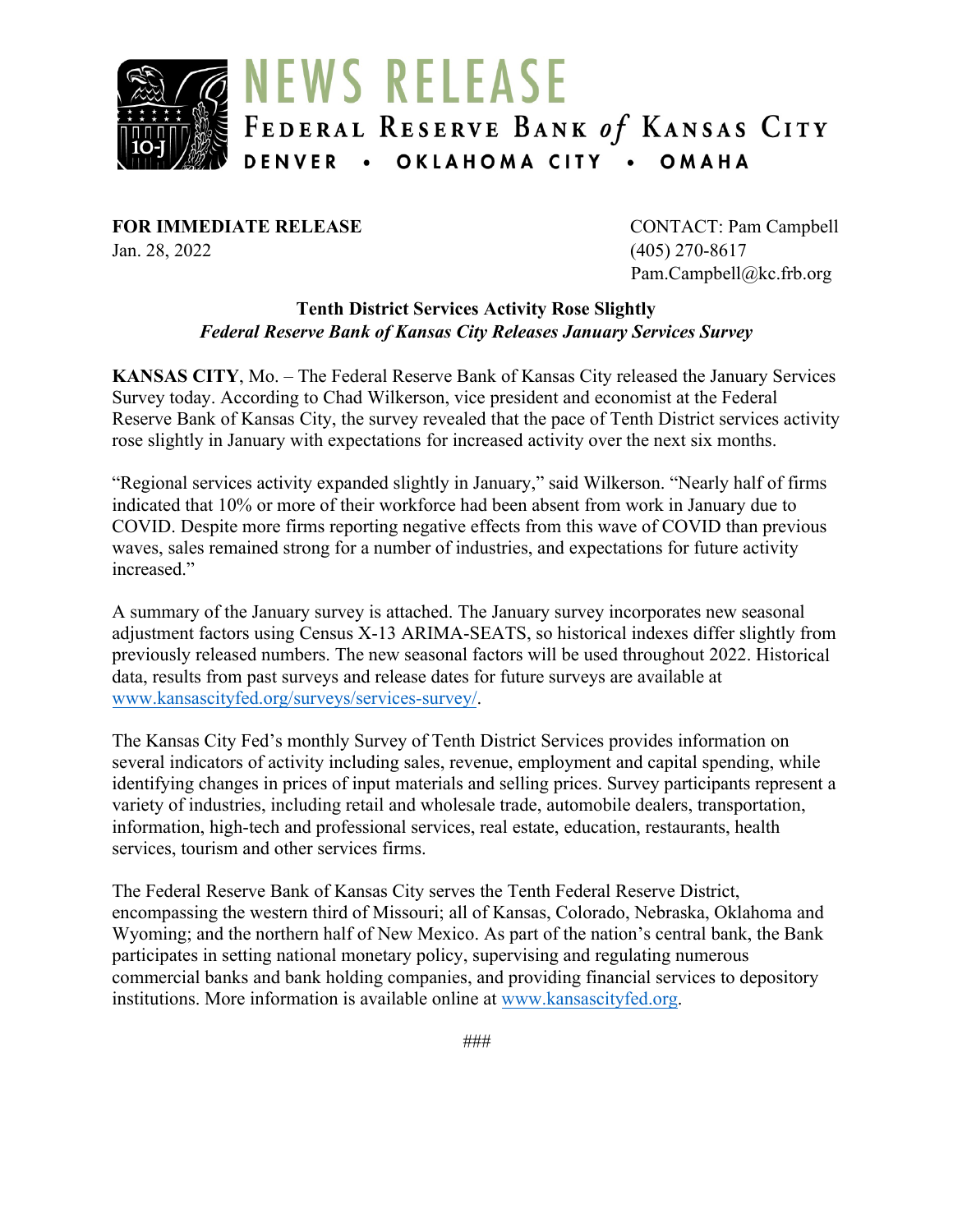# **TENTH DISTRICT SERVICES SUMMARY**

Tenth District services activity rose slightly in January with expectations for increased activity over the next six months (Chart 1 & Table 1). Indexes for input and selling prices grew at a slower pace in January compared to a month ago but prices remained above year-ago levels for most firms. Moving forward, firms expected input and selling prices to continue to increase over the next six months.

## **Business Activity Rose Slightly**

The month-over-month services composite index was 15 in January, up slightly from 11 in December and 10 in November (Tables 1 & 2). The composite index is a weighted average of the revenue/sales, employment, and inventory indexes. The increase in revenue and sales was driven by additional wholesale, some retail, transportation, professional and high-tech services, and healthcare activity. On the other hand, auto, real estate, tourism, and restaurant activity decreased in January. Month-over-month indexes increased in January, with more sales, hours worked, and higher wages and benefits. The inventory index also jumped back into positive territory, and credit conditions inched up. The year-over-year composite index grew from 30 to 37, as sales, inventories, and wages and benefits continued to expand compared to a year ago. Expectations for services activity increased further in January with the future composite index rising from 33 to 37, driven by higher expectations for sales and capital expenditures.

# **Special Questions**

This month contacts were asked special questions about the recent COVID surge and how it has impacted their business so far in 2022. In January, 19% of businesses reported a strong negative effect on business activity from this variant of COVID, and another 62% of firms reported a slight negative effect (Chart 2). More businesses reported negative impacts from this wave than when asked in December 2020 during a previous wave. In fact, 48% of firms reported that 10% or more of their workforce missed work in January due to COVID (Chart 3). A number of firms commented that this strain has affected a higher share of their workforce and resulted in higher absenteeism. Of the firms facing labor shortages, 63% of firms reported adding overtime, 38% limited product or service offerings, 35% delayed orders, 32% altered business operations (moving to online orders, curbside pick-up, etc.), and 30% reduced operating hours/shifts in response to staffing issues (Chart 4). Although 30% of firms expected decreased business activity over the next six months due to the surge in COVID, 61% of firms expected no change, and 9% expected increased activity (Chart 5). Also, fewer firms expected decreased future business activity from this wave compared to when asked in August 2021.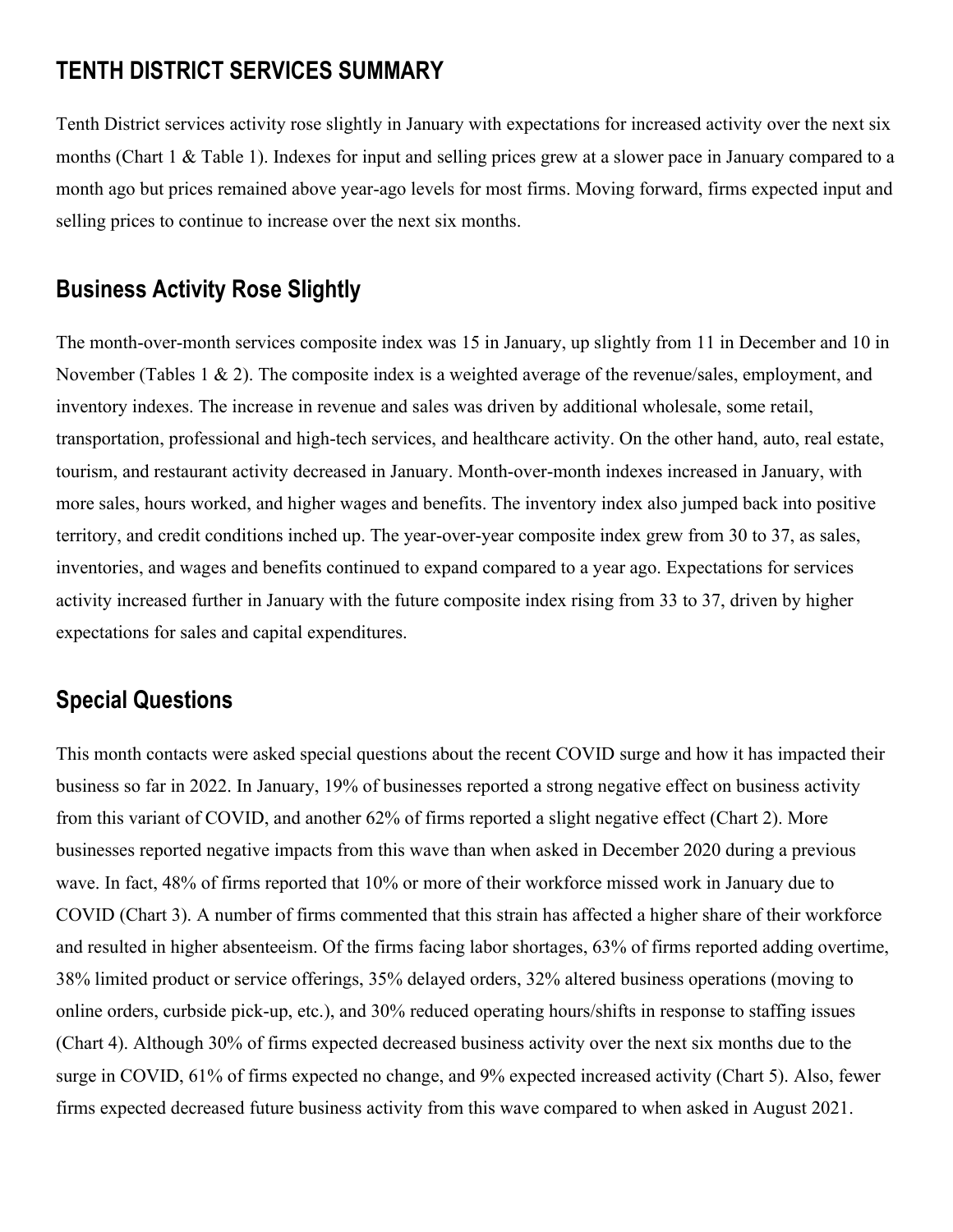## **Selected Services Comments**

"So far, our employees have just had to fill in for each other. The small business world is a real mess right now. We can't hire people, and we can't get the materials we need to do business."

"Workers are teleworking; in-person marketing (the most effective in our industry) is almost at a standstill."

"Some office workers still working remote is causing a lag in restaurant, brick and mortar retail sales."

"Customer meetings have been canceled every day for past three weeks."

"Customers are very cautious about getting sick with Omicron."

"Currently, we have 30 off due to Covid… [about] 8.5%. 20 due to positive tests, 10 due to someone (a dependent) off for exposure or positive test."

"Lots of billable hours lost because employees are out sick with Covid."

"No one wants to be around other people."

"We have more folks out with Omicron than we had with delta."

"With the spike of cases on our state, people are reluctant to go back to work in fear of getting it. And those with no fear continue to spread it."

"As a hospital, we are busier so revenue is up, but our costs to support through higher acuity patients and contract labor is negatively impacting our margin."

"I think the COVID situation will get better as we get closer to Spring."

"Consumers will come through the drive-thru or use delivery option."

"We are an essential business and have been busy regardless of the case surges."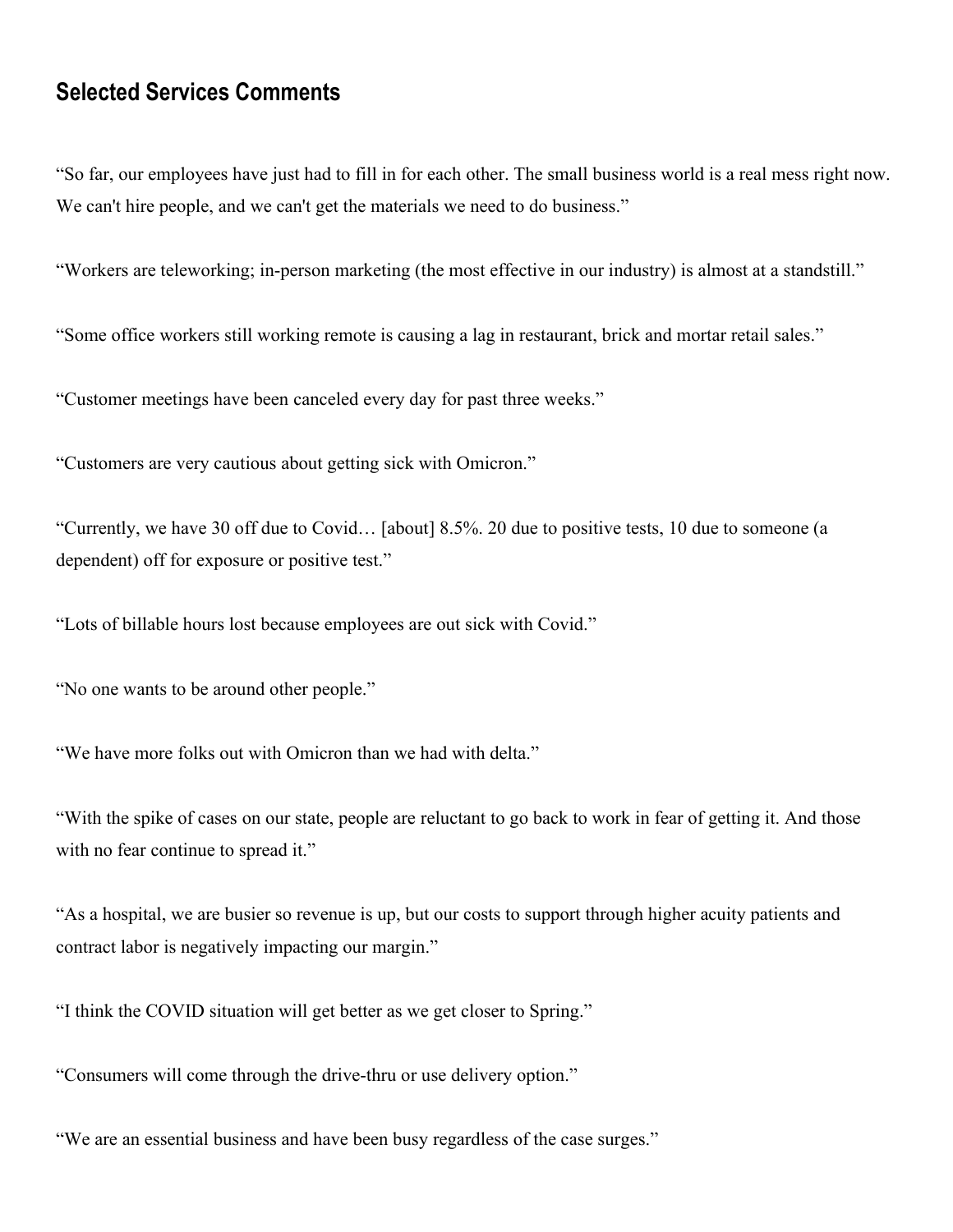### **Table 1. Summary of Tenth District Services Conditions, January 2022**

|                                    |          | January vs. December<br>(percent)* |                  | January vs. Year Ago<br>(percent)* |                |          |    | <b>Expected in Six Months</b><br>$(percent)^*$ |                    |    |    |                          |                    |           |
|------------------------------------|----------|------------------------------------|------------------|------------------------------------|----------------|----------|----|------------------------------------------------|--------------------|----|----|--------------------------|--------------------|-----------|
|                                    |          | No                                 |                  | Diff                               | <b>SA</b>      |          | No |                                                | Diff               |    | No |                          | Diff               | <b>SA</b> |
| <b>Plant Level Indicators</b>      | Increase |                                    | Change Decrease  | Index <sup>^</sup>                 | Index*^        | Increase |    | Change Decrease                                | Index <sup>^</sup> |    |    | Increase Change Decrease | Index <sup>^</sup> | Index*/   |
| Composite Index                    |          |                                    |                  | 13                                 | 15             |          |    |                                                | 37                 |    |    |                          | 45                 | 37        |
| <b>General Revenue/Sales</b>       | 46       | 22                                 | 32               | 14                                 | 18             | 74       | 8  | 18                                             | 56                 | 69 | 17 | 14                       | 55                 | 50        |
| Number of Employees                | 28       | 57                                 | 15               | 13                                 | 13             | 44       | 32 | 24                                             | 19                 | 50 | 38 | 12                       | 38                 | 31        |
| <b>Employee Hours Worked</b>       | 28       | 58                                 | 14               | 14                                 | 19             | 36       | 53 | 12                                             | 24                 | 44 | 47 | 9                        | 35                 | 28        |
| Part-Time/Temporary Employment     | 16       | 73                                 | 10               | 6                                  | 8              | 24       | 65 | 10                                             | 14                 | 23 | 64 | 13                       | 10                 | 13        |
| Wages and Benefits                 | 56       | 41                                 | 4                | 52                                 | 44             | 85       | 13 | 3                                              | 82                 | 77 | 19 | 4                        | 73                 | 77        |
| <b>Inventory Levels</b>            | 31       | 47                                 | 23               | 8                                  | 8              | 39       | 35 | 26                                             | 14                 | 39 | 50 | 11                       | 28                 | 15        |
| Credit Conditions/Access to Credit | 5        | 91                                 | 4                |                                    | $\overline{c}$ | 12       | 79 | 9                                              | 3                  | 10 | 78 | 12                       | -1                 | $-2$      |
| Capital Expenditures               | 20       | 73                                 | 6                | 14                                 | 12             | 38       | 47 | 14                                             | 24                 | 38 | 53 | 9                        | 29                 | 30        |
| <b>Input Prices</b>                | 75       | 25                                 | $\boldsymbol{0}$ | 75                                 | 74             | 79       | 20 |                                                | 78                 | 75 | 21 | 4                        | 71                 | 71        |
| <b>Selling Prices</b>              | 47       | 49                                 | 4                | 44                                 | 39             | 71       | 25 | 4                                              | 68                 | 60 | 32 | 8                        | 52                 | 49        |

\*Percentage may not add to 100 due to rounding.

^Diffusion Index. The diffusion index is calculated as the percentage of total respondents reporting increases minus the percentage reporting declines. \*^Seasonally Adjusted Diffusion Index. The month vs. month and expected-in-six-months diffusion indexes are seasonally adjusted using Census X-13.

Note: The January survey was open for a five-day period from January 19-24, 2022 and included 79 responses from firms in Colorado, Kansas, Nebraska, Oklahoma, Wyoming, northern New Mexico, and western Missouri.



### **Chart 1. Services Composite Indexes**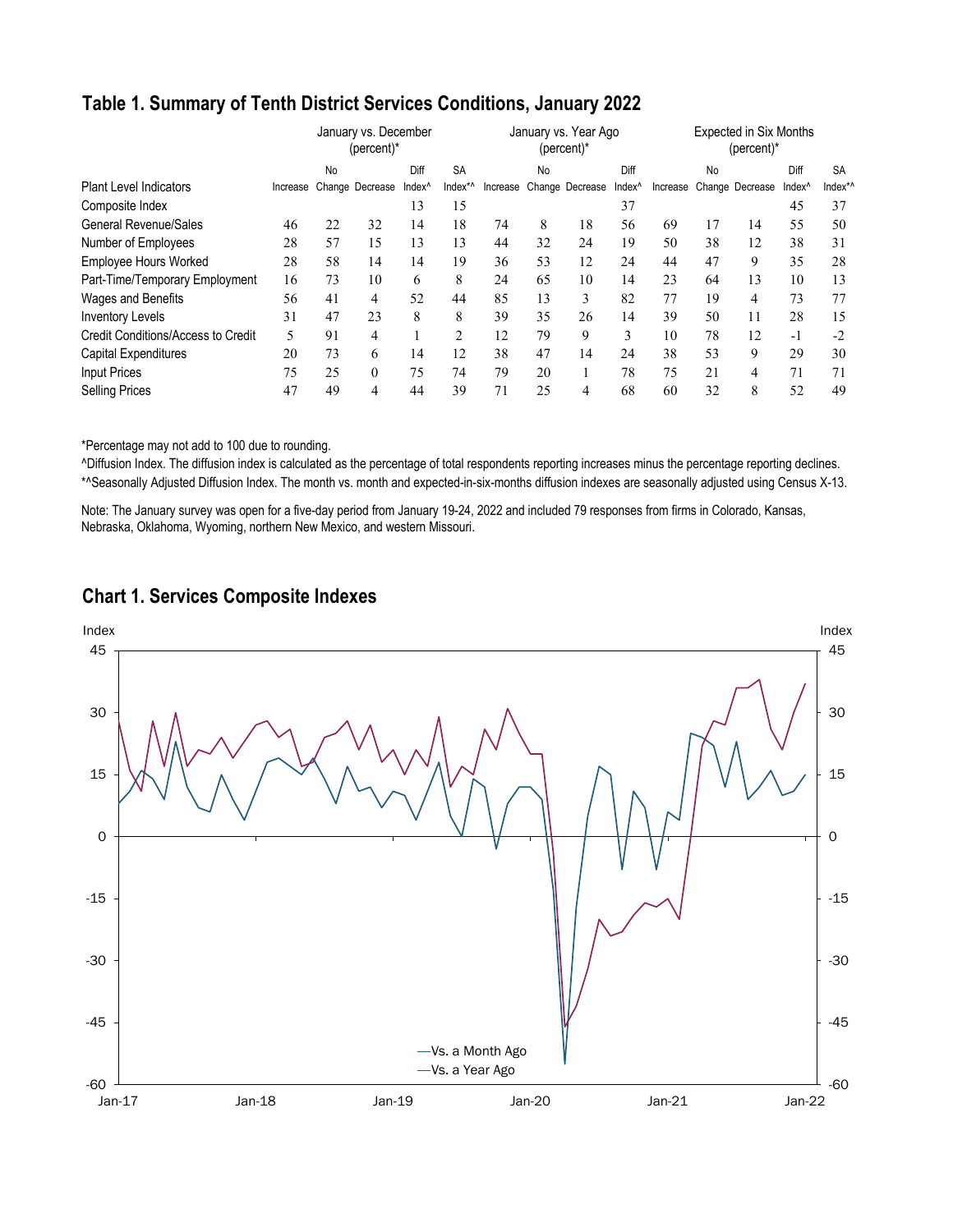

#### **Chart 2. Special Question: How is the recent wave of COVID cases affecting your firm's business?**

**Chart 3. Special Question: What percentage of your work force has missed work in the month of January due to COVID?**

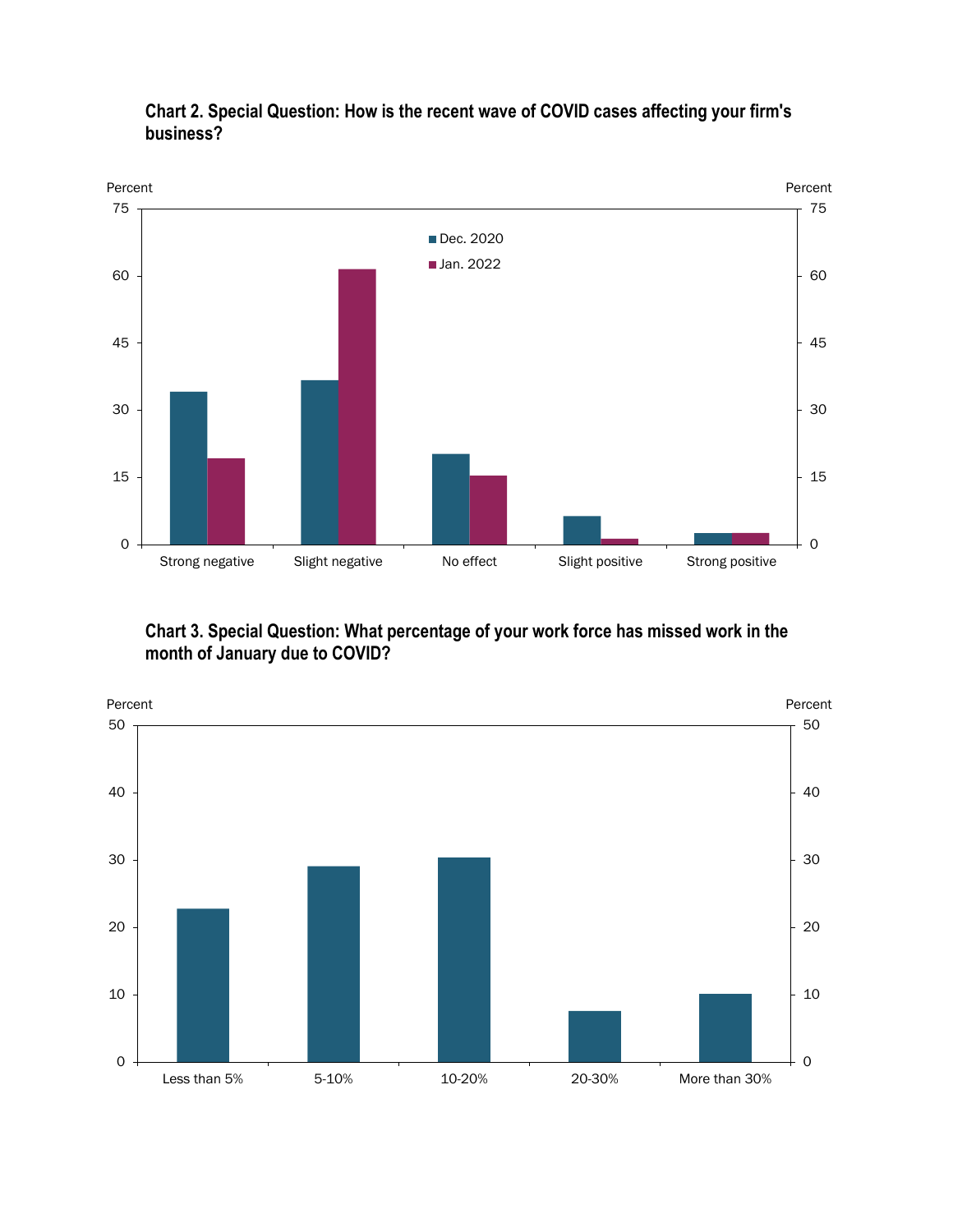

**Chart 5. Special Question: If your company is facing labor shortages or staffing issues (COVID-related or otherwise), which of the following strategies has your businsess implemented as a result? (check all that apply)**

**Chart 6. Special Question: How do you expect the surge in COVID cases will affect your firm's business activity over the next six months?**